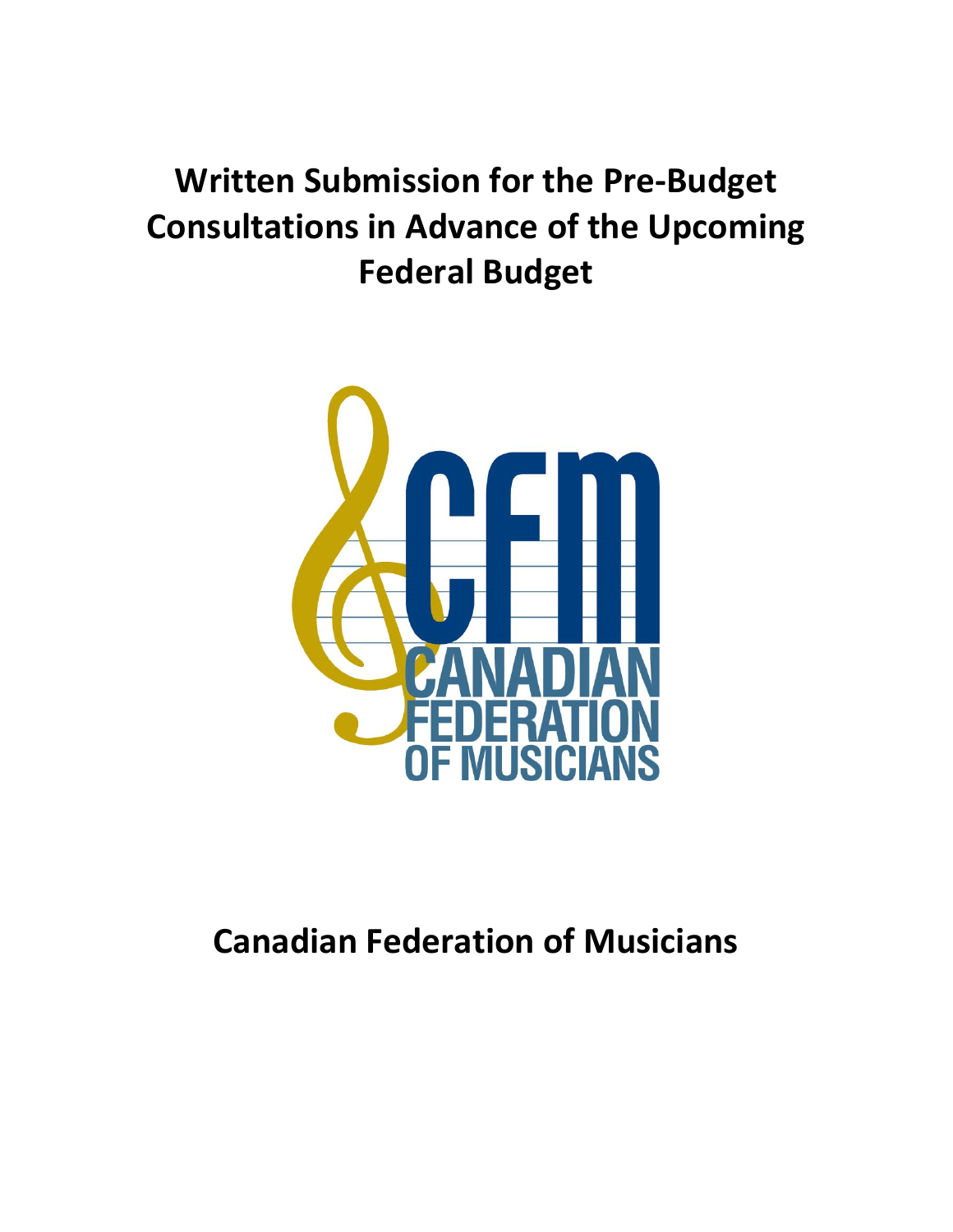• **Recommendation 1 (CERB):** That the government extend the CERB (Canada Emergency Response Benefit) until at least March 31, 2021, but preferably until all crowd prohibitions have been lifted and government allows live performance venues to reopen.

> **OR:** That the government extend the CERB (as above) and restrict the extension to entertainment workers.

**AND:** That the government extend the CERB (under either of the above scenarios), and increase the \$1,000 monthly non-penalized earnings, with a gradual claw-back of benefits, rather than termination of the benefit if the maximum earnings are exceeded.

- **Recommendation 2 (UBI):** That the government implement a Universal Basic Income.
- **Recommendation 3 (EI Expansion):** That the government expand the Employment Insurance (EI) program to fully include the self-employed, both as contributors and recipients.
- **Recommendation 4 (EI Extension):** That the government extend EI Regular Benefits, on a temporary basis, past the maximum claim period by 4-week increments, until such time as government lifts all crowd prohibitions.
- **Recommendation 5 (RRSPs):** That the government allow Canadians with Registered Retirement Savings Plan (RRSP) accounts to make non-taxable, limited withdrawals and to repay these withdrawals over a defined period.

# **Background**

The Canadian Federation of Musicians (CFM) is the Canadian National office of the American Federation of Musicians of the United States and Canada (AFM). The CFM provides vital resources to Canadian musicians at all stages of their careers, on any platform, from live concert to recorded performance, theatre, traditional and digital broadcast and film scoring. **The American Federation of Musicians of the United States and Canada** (AFM) is comprised of 200 local offices across the United States and Canada, collectively representing a membership of approximately 80,000 professional musicians, 17,000 of whom are Canadian. The AFM/CFM has been representing the interests of U.S. and Canadian musicians for 125 years, as the representative of professional musicians in a broad range of collective bargaining and legislative actions.

# **Current Conditions**

As COVID-19 descended, the entertainment industry was the first to shut down and, due to prohibitions on crowds, it will be the last to return – particularly the live performance sector.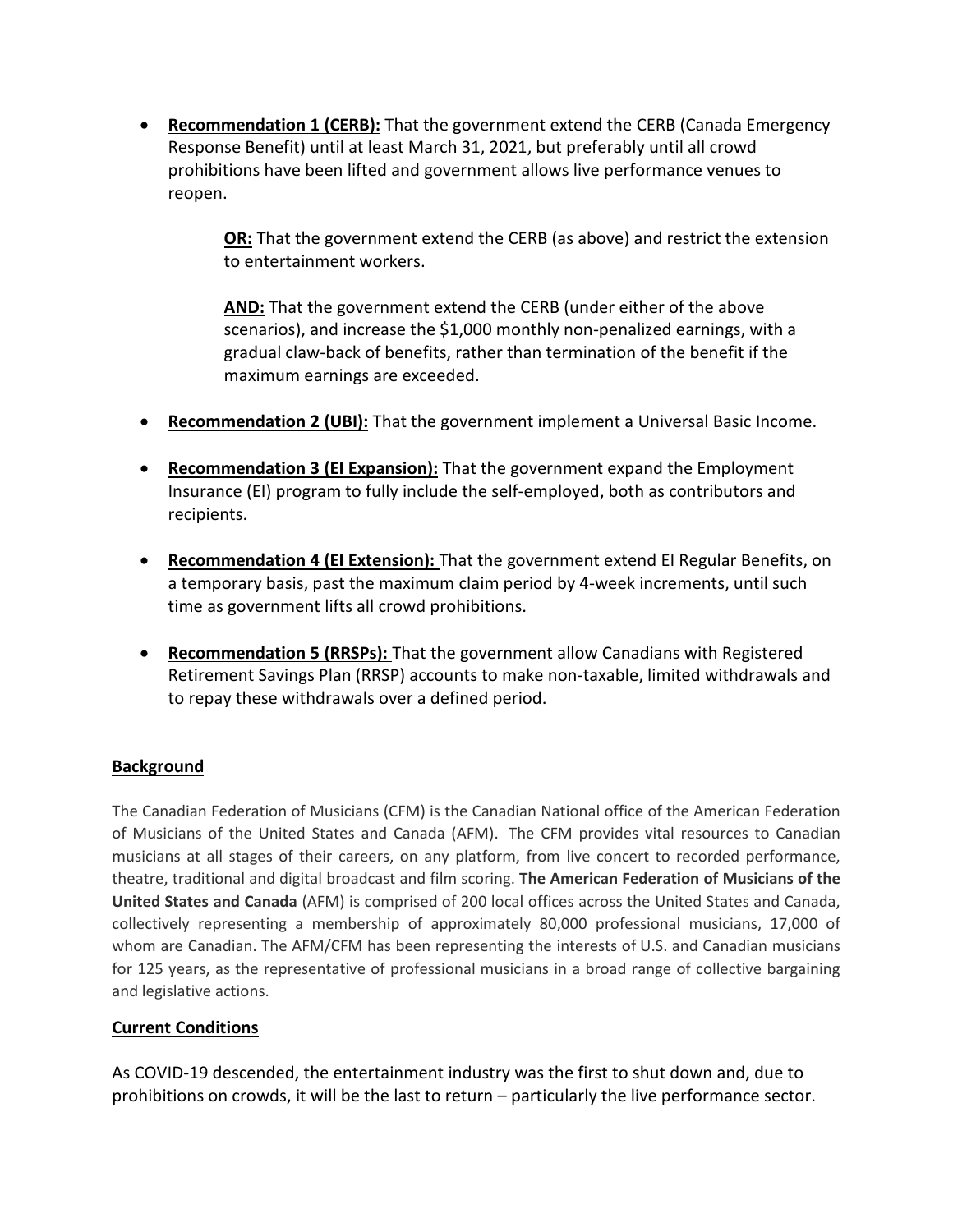Other industries - like food & retail, transportation, or tourism – are hurting, but all have at least some movement. People are still ordering takeout food and products, planes are still in the air, and many people are taking vacations closer to home and staying in hotels, etc. This is not the case in live entertainment. We have virtually 100% unemployment. The film industry is slowly returning, but while the government has prohibitions on crowds, it must also make supports available for live performance workers who are, by extension, prohibited from performing their work. Even when restaurants and bars are allowed to re-open, the limited capacity and corresponding reduced revenues will not allow for a budget which includes live musicians.

Entertainment workers – particularly those in live performance – are not out of work because they want to be. They are hungry to return. All of the major theatrical producers and venues have announced that the 2020-2021 season is cancelled, meaning the earliest that workers can resume their work is spring of 2021. Entertainment workers almost never choose not to work. You never know when your next gig will appear, but you always know that there will be a slow period coming. When you are a freelancer, you work when there is work.

#### **Why the CEWS and Streaming/Recording Live Performances are Not Viable Income Sources**

The musicians in Canada are experiencing wage losses in the range of \$12 million every month. The vast majority of our members have multiple employers – perhaps as many as 50 each year. Due to these multiple employers, fewer than 2% of our members are receiving support through the Canada Emergency Wage Subsidy. **While the CEWS program is a good one, it is not an effective support for our industry.**

There has been much discussion about the industry "adapting" during this pandemic, and streaming live performances as a source of income. The industry isn't unwilling to adapt and stream, or record and broadcast. We've been doing it for years. The world has been enjoying *Hamilton* on Netflix because it was filmed four years ago. But **while streaming might provide some income for venues or producers (assuming people are willing to buy "tickets" or subscribe), that money does not go to the thousands of workers making the broadcast happen.** If you record one performance and make it available to view for a year, our members are paid only for the creation of that one performance. They are not receiving a year's wages they way they would have if the show was performed live, night after night, for that year.

#### **Potential Income Supports That Work for Arts & Culture Workers**

We are very grateful to the Government of Canada for the creation of the CERB. For workers not eligible for EI, it has been a lifesaver. Our members applied immediately, and will therefore be maxing out their CERB benefits next month. Support is still very much needed.

Our members possess highly specialized skills that have taken many years to acquire. Some, such as instrumentalists, composers, arrangers and copyists, have skills that are so unique to our industry it would be impossible to apply them to another industry. If income supports are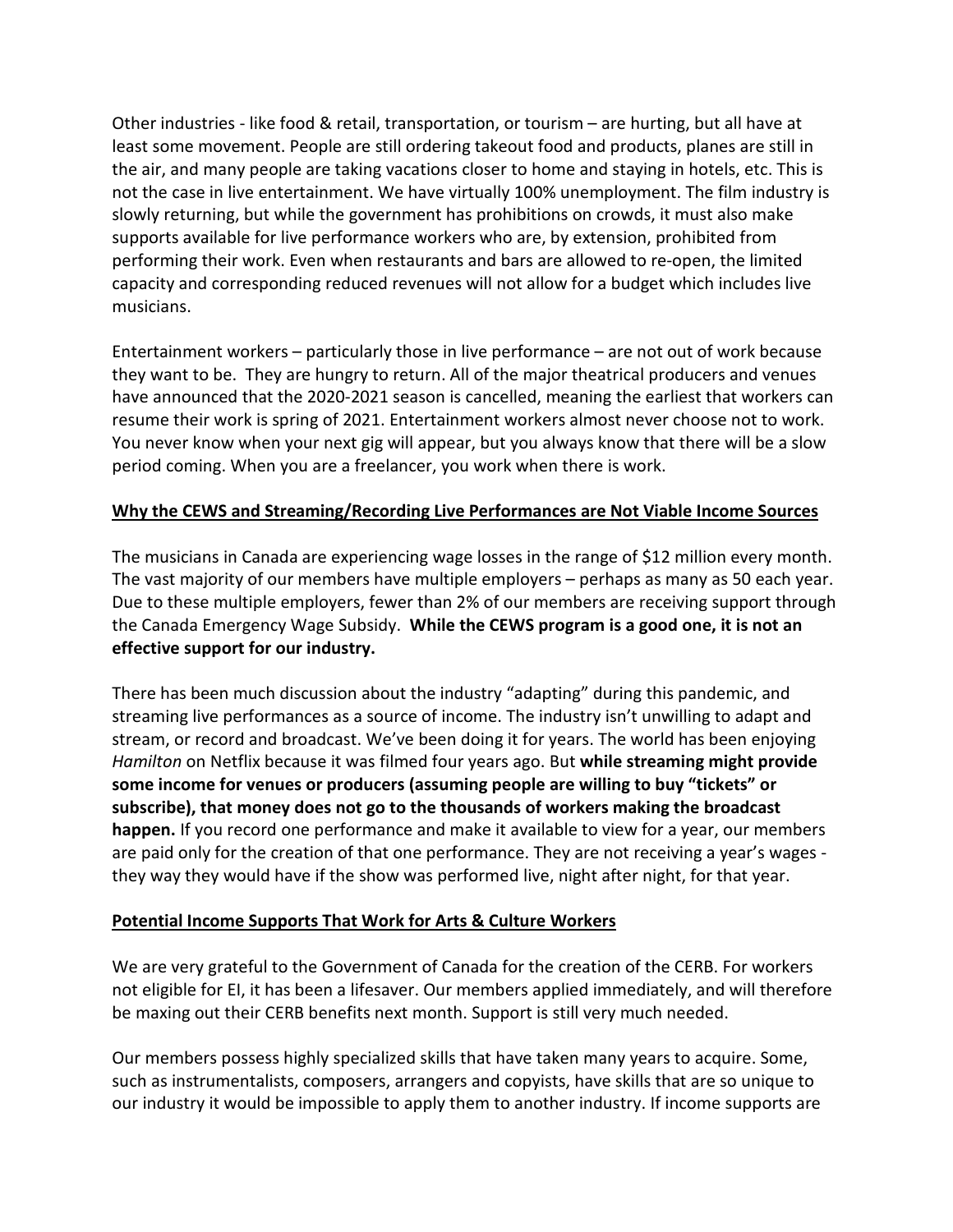not in place and these workers are forced to leave the industry to put food on the table, that is a huge loss to Canada's cultural landscape.

During World War II, Sir Winston Churchill was rumored to have said, "If we didn't have the arts, then what are we fighting for?" It is arts and culture that define a country and make it rich. Government must ensure that the workers who provide that culture are supported, so that when Canadians are finally able to go to a play, a rock show, or the ballet, there are still workers to make that happen. This can be accomplished through different means.

# **Recommendation 1 (CERB):**

We recommend that government extend the CERB (Canada Emergency Response Benefit) until at least March 31, 2021, but preferably until all crowd prohibitions have been lifted and live performance venues can reopen. If a blanket extension is not possible, we ask that government extend the CERB (for the period above) and restrict the extension to entertainment workers. Applicants could be required to provide proof that the majority of the previous year's income was derived from the entertainment industry.

Occasionally, entertainment workers are able to work small jobs or have side projects that generate some income. Currently, if a CERB recipient earns even \$1 over the \$1,000 monthly earnings cap, they become ineligible for support that month. Workers are so afraid of losing that CERB lifeline that this cap prevents workers from "earning their way" out of needing support as the industry slowly reopens. We would therefore recommend that government extend the CERB (under either of the above scenarios), while also increasing the \$1,000 monthly non-penalized earnings, with a gradual claw-back of benefits, rather than termination of the benefit if the maximum earnings are exceeded.

# **Recommendation 2 (UBI):**

The gig economy is undermining decades of worker protections for unrepresented workers, but arts workers have always been gig workers. Some are classified as employees and have been able to access Employment Insurance, but for the self-employed, the CERB has been their only support and it is about to end. Now is the perfect time to pilot a universal basic income program in Canada.

The world of work is beginning to more strongly resemble the world of cultural work. The implementation of a Universal Basic Income would address the needs of workers, including arts workers, who often fall through the cracks of our outdated income support systems. It would also address the issue of retention, particularly in retaining workers who are just starting out in our industry and whose employment is typically more sporadic. All Canadians, and particularly gig workers, would benefit from a UBI in which, as workers earn income, benefits would be reduced, but not eliminated until a defined ("living wage") threshold is reached.

# **Recommendation 3 (EI Expansion):**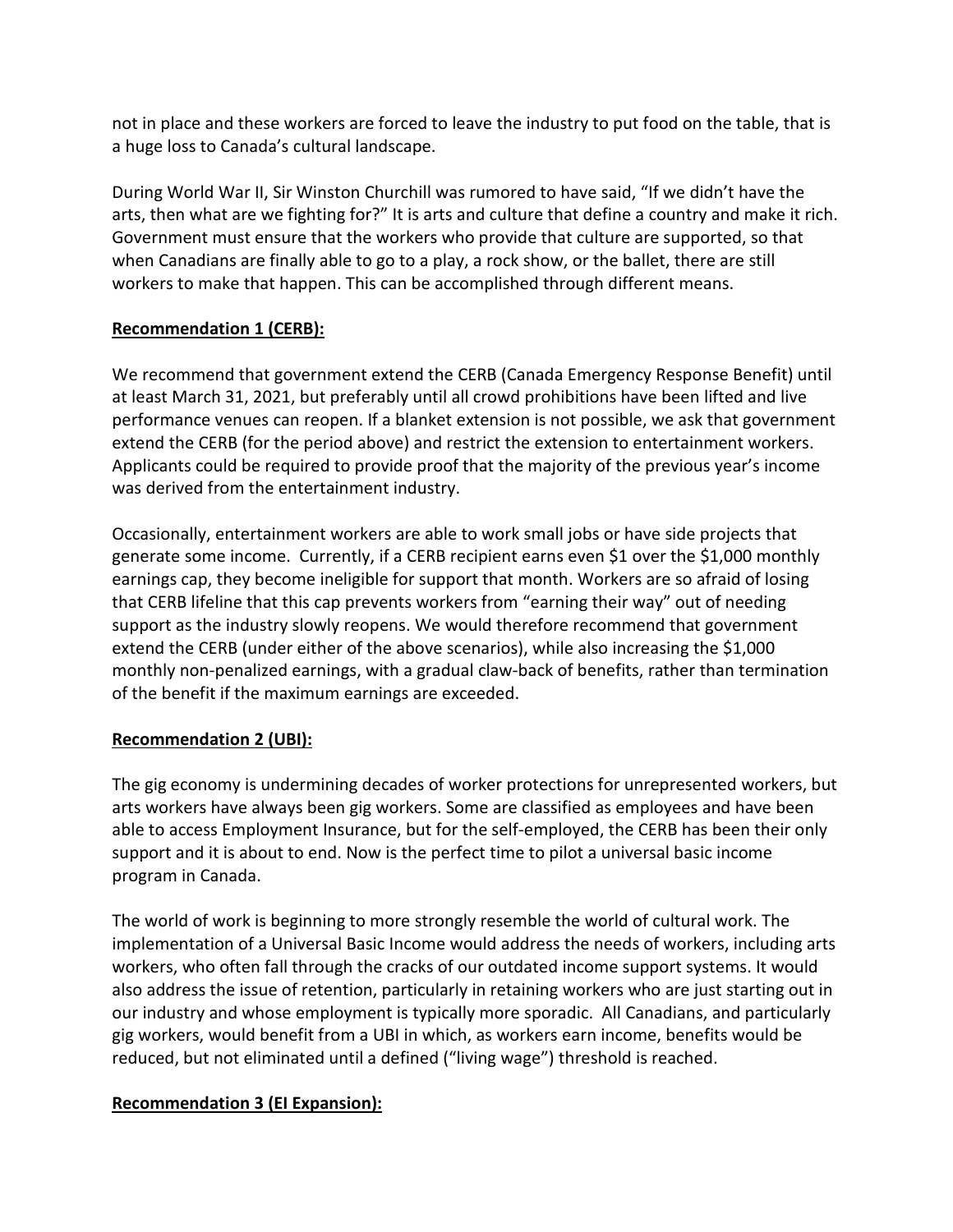Many arts workers are self-employed contractors. Currently, Employment Insurance (EI) offers self-employed workers the option to partially opt-in. Participants are able to contribute to EI Special Benefits (i.e. maternity, parental, sickness & compassionate care), but are unable to contribute to - and therefore ineligible for - EI Regular Benefits.

Not allowing self-employed workers to participate fully in the EI program puts gig workers at a disadvantage. As gig and self-employed workers become a larger part of the workforce, the EI program must also evolve to accommodate them so that they can contribute to and receive the full benefits available to traditional employees through EI Regular Benefits. Those who choose not to opt in and contribute would be ineligible for benefits.

An update of this nature would need to contemplate a transition period, under which all workers could receive benefits (or where some sort of income was still paid to those in need), regardless of their contributions. This would be a temporary measure, until the industry has been open for long enough that workers have been able to fully contribute for a year.

# **Recommendation 4 (EI Extension):**

Virtually every major theatrical producer in Canada has announced the cancellation of their 2020-2021 seasons. Live performance work is cyclical, or seasonal, meaning the earliest the live performance industry will reopen is spring of 2021. These workers will need supports in place until they can return to the work for which they have spent their lives training. We therefore urge the government to institute temporary measures to extend EI Regular Benefits past the current maximum claim period, until crowd prohibitions are lifted. This could be done in 4-week increments, to allow government to evaluate and monitor the situation, and terminate once the determination is made that it is safe to congregate in large groups.

# **Recommendation 5 (RRSPs):**

Government supports, while necessary and appreciated, will not always go far enough to cover all of the day-to-day costs for recipients. To help address this, one proposal would be a mechanism that will allow Canadians to make a limited, non-taxable withdrawal from their RRSPs and repay the funds over a defined period of time, to ensure that their retirements are not adversely affected. The mechanism would function similarly to the First Time Home Buyers and Lifelong Learning plans.

In this time when government resources are also stretched very thin, it offers the Government of Canada the ability to ensure Canadians get access to much-needed funds at almost no cost to government. It would also be temporary, and government could terminate the program once the economy has returned to pre-pandemic levels.

# **Conclusion**